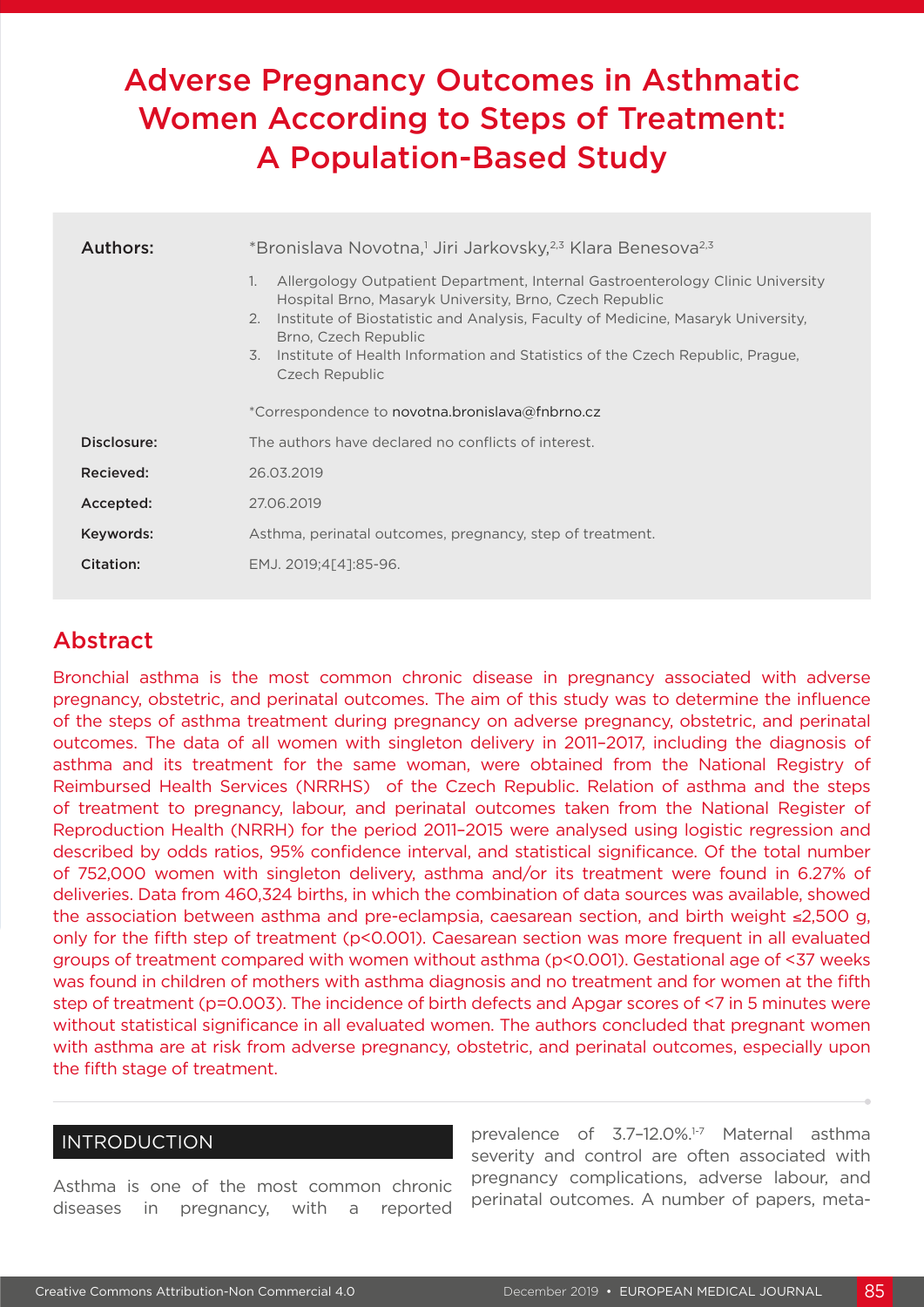analyses, and population-based studies have been published on this topic.<sup>2,6</sup> Hypertension, gestational diabetes mellitus, pre-eclampsia, vaginal bleeding, complicated delivery (increased birth rate by caesarean section), fetal growth restriction, low birth weight, premature birth (<37th week), neonatal hypoxia, and increased perinatal mortality have been observed more frequently in pregnant women with uncontrolled asthma.<sup>1,3,6,8,9</sup> Women with well controlled asthma have a much lower risk of these adverse complications.<sup>8</sup>

According to the Global Initiative for Asthma (GINA) guidelines, management of asthma in pregnancy is based on disease control and prevention of exacerbations that are achieved by pharmacological and non-pharmacological treatment. Pharmacological treatment uses three basic groups of drugs: relievers, controllers, and add-on therapy. In recent years, biological therapy has been recommended for patients with severe asthma.<sup>10</sup> The GINA guidelines use a stepwise approach to asthma treatment and recommend the use of short-acting  $\beta_2$ -agonists (SABA) as a relief treatment for all steps of asthma. Regular administration of low doses of inhaled corticosteroids (ICS) is recommended from the second step of treatment. In steps 3 and 4, moderate or high doses of ICS and long-acting β2-agonists (LABA) are recommended. Steps 4 and 5 require add-on treatment with leukotriene receptor antagonists (LTRA), theophylline, and/or tiotropium bromide. The fifth step recommends the use of biological therapy. Adding low doses of oral corticosteroids is another option.<sup>11</sup> The disease severity is therefore determined by the steps of the treatment that are needed to control asthma and to prevent exacerbations.2,5,6,10

Additionally, pharmacological treatment of asthma in pregnancy is guided by categories of treatment safety, of which the U.S. Food and Drug Administration (FDA) pregnancy categories are the best known. The classification system uses five categories (A, B, C, D, and X) and is based on the degree of risk of teratogenic effects on the fetus.11,12 In the case of asthma treatment, no drug group falls into the FDA category A; therefore, drugs are chosen from the FDA category B when the benefit outweighs the risk. The FDA category B includes budesonide, terbutaline, montelukast, ipratropium bromide, and omalizumab. The remaining asthma medications are included in

the FDA category C: salbutamol, salmeterol, formoterol, vilanterol, and other ICS apart from budesonide (beclometasone dipropionate, fluticasone propionate, fluticasone furoate, mometasone furoate), theophylline, and systemic corticosteroids.<sup>12</sup>

The aim of this study was to show how the severity of the treatment, which is given by the number of medications needed to control asthma, affects complications during pregnancy and labour as well as perinatal outcomes. Unlike previous studies, which have worked with the severity of asthma defined by clinical symptoms, lung function, and the need to use relief medication, this study includes the severity of asthma determined by the steps of treatment used. Another aim of the study was to find out which drug groups were most commonly prescribed during pregnancy, and whether their selection respected the safety pregnancy categories.

# METHODS

The analysis used data from national health registries of the Czech Republic. These registries contain data on the level of individual patients, with each patient being identified by a pseudonymous code that makes it possible to combine all records on a particular patient but not to identify the patient. The National Registry of Reimbursed Health Services (NRRHS) contains data on all healthcare paid by the public health insurance (almost 100% of healthcare in the Czech Republic) and the data is available for the period 2010–2017. It was adopted for the primary identification of deliveries using procedure codes for vaginal delivery, caesarean section, and other types of delivery, as well as for the identification of asthma and its treatment during pregnancy from its onset; the ICD10 code J45 was adopted for the identification of asthma and the Anatomical Therapeutic Chemical (ATC) classification code R03 (without CHOPN treatment codes) and codes H02AB04, H02AB07, and H02AB09 (in combination with the diagnosis) for the identification of its treatment. A combination of drugs according to asthma treatment guidelines was adopted for the identification of asthma treatment steps. The information on asthma in pregnant women from NRRHS was combined with detailed information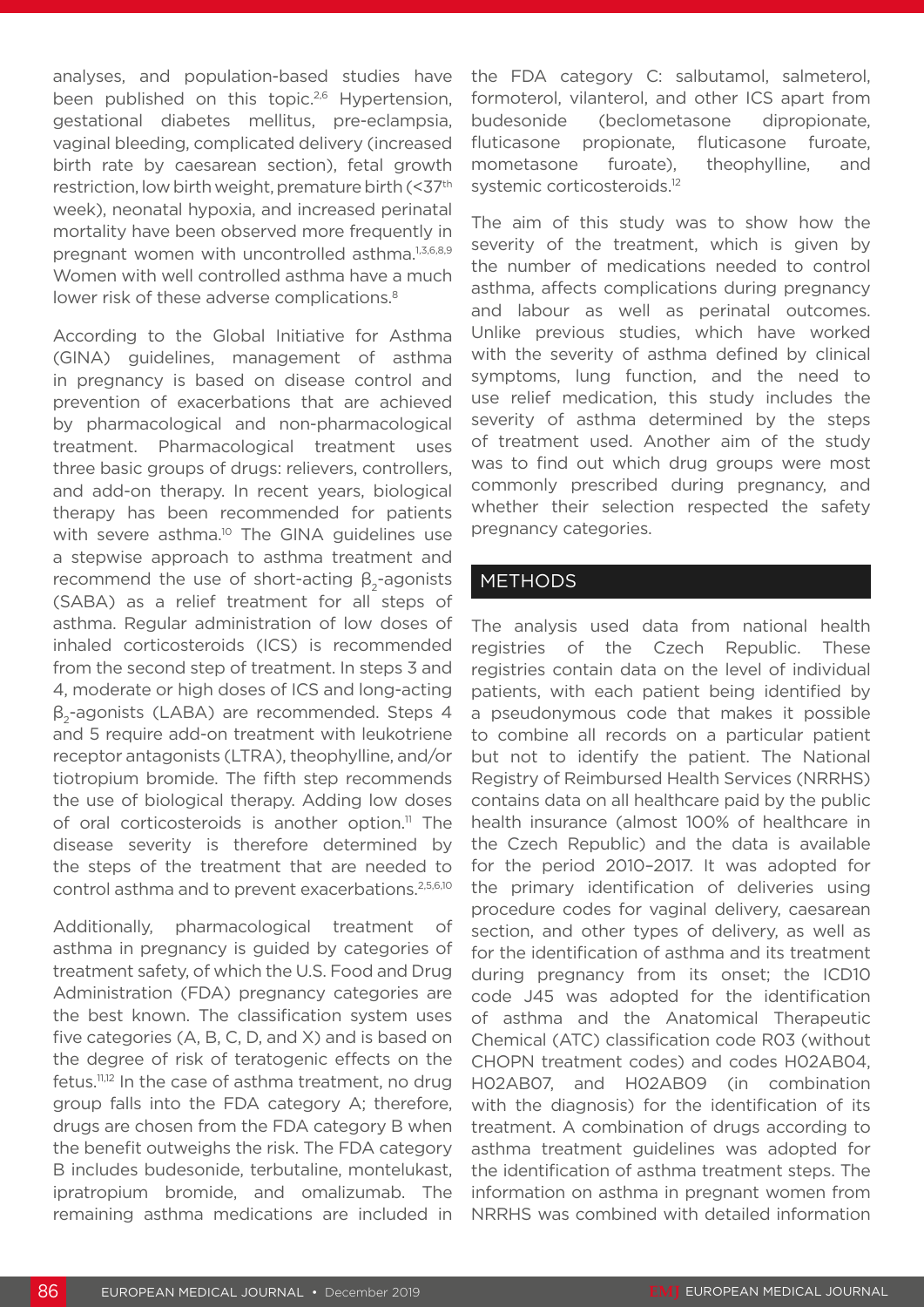on singleton deliveries from the National Register of Reproduction Health (NRRH); the connections on patient level between NRRHS and NRRH are available for roughly 90–95% of deliveries each year (NRRHS and NRRH use different pseudonymous code and the links between them are missing in approximately 5–10% of patients). NRRH data are available until the year 2015 and the analysis was computed for the period 2011– 2015; the year 2010 is not included due to the non-availability of treatment data in 2009, when some pregnancies started.

Standard descriptive statistics were applied in the analysis; absolute and relative frequencies were used for categorical variables. The relation of asthma to perinatal outcomes was analysed using logistic regression and described by odds ratio (OR), 95% confidence interval (CI), and statistical significance. The analysis was carried out using the SPSS 25.0.0.1 (IBM Corporation, 2018).

Using data from the national health registers of the Czech Republic, the authors evaluated 752,000 deliveries of women with singleton births in the period 2011–2017 and divided these deliveries into groups based on the presence of asthma and its treatment (Table 1). Variables on maternal age, educational level, marital status and parity, smoking, and gestational diabetes mellitus were retrieved from the NRRH (Table 2). Based on reported ACT codes, drug groups for asthma that had been prescribed to women during their pregnancy, and delivery in 2011–2017 were identified: relievers, controllers, and add-on therapy (Table 1).

#### Table 1: Asthma diagnosis and/or its treatment reported during pregnancy.

|                                                                      | 20112   | 2012    | 2013    | 2014    | 2015    | 2016    | 2017    | <b>Total</b> |
|----------------------------------------------------------------------|---------|---------|---------|---------|---------|---------|---------|--------------|
| n (deliveries)                                                       | 106,090 | 105,878 | 103,928 | 106,669 | 107,667 | 110,376 | 111,392 | 752,000      |
| Without asthma during pregnancy                                      | 93.8%   | 93.9%   | 93.8%   | 93.6%   | 93.5%   | 93.7%   | 93.8%   | 93.73%       |
| Asthma diagnosis without treatment                                   | 2.3%    | 2.2%    | 2.1%    | 2.2%    | 2.1%    | 2.0%    | 2.0%    | 2.13%        |
| Treatment without asthma diagnosis                                   | 1.3%    | 1.3%    | 1.4%    | 1.5%    | 1.6%    | 1.5%    | 1.5%    | 1.44%        |
| Asthma diagnosis with treatment, step of<br>treatment                | 2.6%    | 2.5%    | 2.6%    | 2.8%    | 2.8%    | 2.8%    | 2.7%    | 2.69%        |
|                                                                      | 0.4%    | 0.5%    | 0.5%    | 0.5%    | 0.6%    | 0.6%    | 0.6%    | 0.53%        |
| $\overline{2}$                                                       | 0.8%    | 0.7%    | 0.7%    | 0.8%    | 0.7%    | 0.7%    | 0.6%    | 0.71%        |
| 3                                                                    | 0.9%    | 0.9%    | 0.9%    | 1.0%    | 1.0%    | 1.0%    | 1.0%    | 0.96%        |
| $\overline{4}$                                                       | 0.3%    | 0.2%    | 0.3%    | 0.3%    | 0.3%    | 0.3%    | 0.3%    | 0.29%        |
| 5                                                                    | 0.2%    | 0.2%    | 0.2%    | 0.2%    | 0.2%    | 0.2%    | 0.2%    | 0.20%        |
| ATC code <sup>1</sup><br>n (deliveries with asthma or its treatment) |         |         |         |         |         |         |         |              |
| <b>Reliever medication</b>                                           |         |         |         |         |         |         |         |              |
| R03AC02: salbutamol                                                  | 29.02%  | 29.53%  | 31.90%  | 33.58%  | 35.97%  | 37.09%  | 37.12%  | 33.46%       |
| R03BB01: ipratropium bromide                                         | 6,398   | 8,55%   | 6,33%   | 6,86%   | 8,99%   | 8.55%   | 8,898   | $4 - 788$    |
| RO3ALO1: fenoterol and ipratropium<br>bromide                        | 0.00%   | 0.00%   | 0.00%   | 2.28%   | 4.85%   | 4.61%   | 4.77%   | 2.36%        |
| R03CC02: salbutamol                                                  | 0.96%   | 1.15%   | 0.90%   | 0.97%   | 1.02%   | 0.66%   | 0.54%   | 0.89%        |
| R03AC04: fenoterol                                                   | 1.15%   | 1.23%   | 1.39%   | 1.06%   | 0.64%   | 0.55%   | 0.04%   | 0.87%        |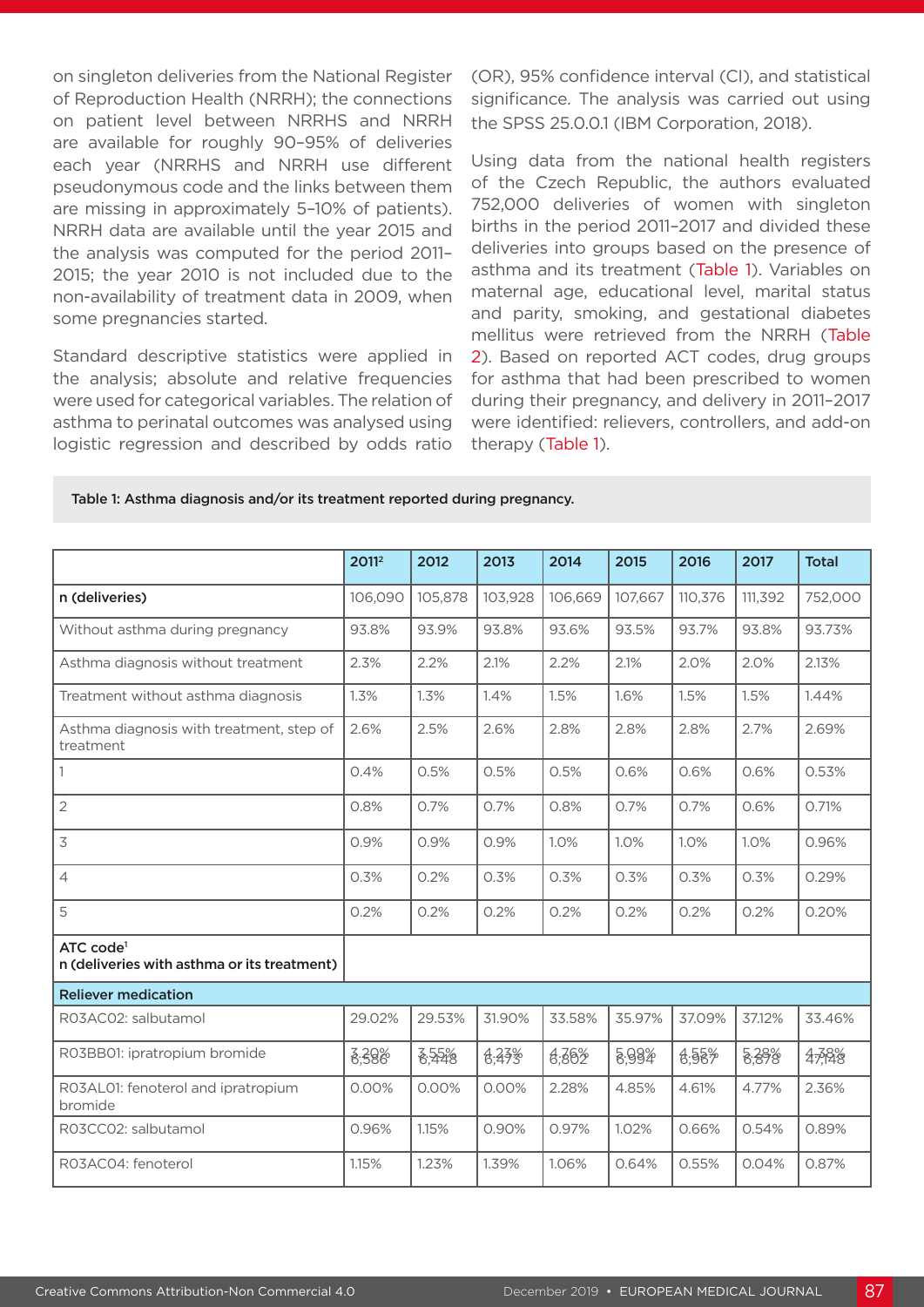### Table 1 continued.

|                                                | 20112  | 2012   | 2013   | 2014   | 2015   | 2016   | 2017   | <b>Total</b> |
|------------------------------------------------|--------|--------|--------|--------|--------|--------|--------|--------------|
| RO3CCO3: terbutaline                           | 0.20%  | 0.08%  | 0.05%  | 0.03%  | 0.00%  | 0.01%  | 0.01%  | 0.05%        |
| RO3ACO3: terbutaline                           | 2.29%  | 2.25%  | 1.98%  | 0.49%  | 0.00%  | 0.00%  | 0.00%  | 1.00%        |
| <b>Reliever medication in total</b>            | 35.55% | 36.76% | 39.15% | 41.83% | 45.74% | 45.74% | 46.35% | 41.59%       |
| <b>ICS+LABA</b>                                |        |        |        |        |        |        |        |              |
| RO3AK07: formoterol and budesonide             | 16.79% | 16.73% | 18.21% | 17.36% | 16.93% | 17.60% | 16.92% | 17.22%       |
| RO3AK06: salmeterol and fluticasone            | 6.47%  | 6.79%  | 6.81%  | 5.97%  | 5.68%  | 5.50%  | 5.12%  | 6.05%        |
| RO3AK08: formoterol and<br>beclometasone       | 0.00%  | 0.00%  | 0.00%  | 0.96%  | 2.27%  | 2.76%  | 2.88%  | 1.27%        |
| RO3AK11: formoterol and fluticasone            | 0.00%  | 0.00%  | 0.00%  | 0.46%  | 1.47%  | 1.46%  | 2.11%  | 0.79%        |
| RO3AK10: vilanterol and fluticasone<br>furoate | 0.00%  | 0.00%  | 0.00%  | 0.00%  | 0.14%  | 0.72%  | 1.12%  | 0.28%        |
| <b>ICS+LABA in total</b>                       | 22.81% | 23.11% | 24.55% | 23.86% | 25.41% | 26.80% | 27.12% | 24.81%       |
| <b>ICS</b>                                     |        |        |        |        |        |        |        |              |
| RO3BA02: budesonide                            | 17.55% | 15.91% | 16.67% | 17.02% | 15.50% | 14.83% | 14.07% | 15.94%       |
| RO3BA01: beclometasone                         | 2.93%  | 2.96%  | 2.75%  | 3.06%  | 2.87%  | 2.60%  | 2.41%  | 2.80%        |
| RO3BA08: ciclesonide                           | 1.91%  | 1.99%  | 2.02%  | 1.98%  | 2.27%  | 2.05%  | 1.92%  | 2.02%        |
| RO3BA05: fluticasone                           | 0.65%  | 0.56%  | 0.48%  | 0.66%  | 0.53%  | 0.44%  | 0.55%  | 0.55%        |
| RO3BA07: mometasone                            | 0.00%  | 0.08%  | 0.54%  | 0.72%  | 0.50%  | 0.30%  | 0.25%  | 0.34%        |
| ICS in total                                   | 22.37% | 20.86% | 21.69% | 22.55% | 20.99% | 19.81% | 18.84% | 21.02%       |
| <b>Add-on medication</b>                       |        |        |        |        |        |        |        |              |
| RO3DCO3: montelukast                           | 2.92%  | 3.33%  | 3.55%  | 3.23%  | 3.57%  | 3.82%  | 3.55%  | 3.42%        |
| RO3DA04: theophylline                          | 1.94%  | 1.67%  | 1.85%  | 1.53%  | 1.69%  | 1.33%  | 1.31%  | 1.62%        |
| R03DA05: aminophylline                         | 0.76%  | 1.01%  | 0.91%  | 0.71%  | 0.93%  | 0.70%  | 0.54%  | 0.79%        |
| R03BC03: nedocromil                            | 0.38%  | 0.20%  | 0.36%  | 0.28%  | 0.11%  | 0.37%  | 0.16%  | 0.27%        |
| R03BB04: tiotropium bromide                    | 0.05%  | 0.03%  | 0.05%  | 0.00%  | 0.07%  | 0.16%  | 0.15%  | 0.07%        |
| R03DX05: omalizumab                            | 0.00%  | 0.02%  | 0.00%  | 0.04%  | 0.03%  | 0.03%  | 0.03%  | 0.02%        |
| Add-on medication in total                     | 5.68%  | 5.94%  | 6.43%  | 5.42%  | 6.09%  | 6.03%  | 5.45%  | 5.86%        |
| Corticosteroids-tablet, i.v.                   |        |        |        |        |        |        |        |              |
| HO2ABO7: prednisone                            | 2.93%  | 3.21%  | 3.26%  | 2.98%  | 3.29%  | 3.33%  | 2.92%  | 3.13%        |
| HO2ABO4: methylprednisolone                    | 1.25%  | 1.60%  | 1.62%  | 1.35%  | 1.82%  | 1.61%  | 1.60%  | 1.55%        |
| HO2ABO9: hydrocortisone                        | 0.38%  | 0.54%  | 0.62%  | 0.29%  | 0.46%  | 0.44%  | 0.36%  | 0.44%        |
| Corticosteroids in total                       | 4.36%  | 4.93%  | 5.16%  | 4.45%  | 5.25%  | 4.95%  | 4.67%  | 4.82%        |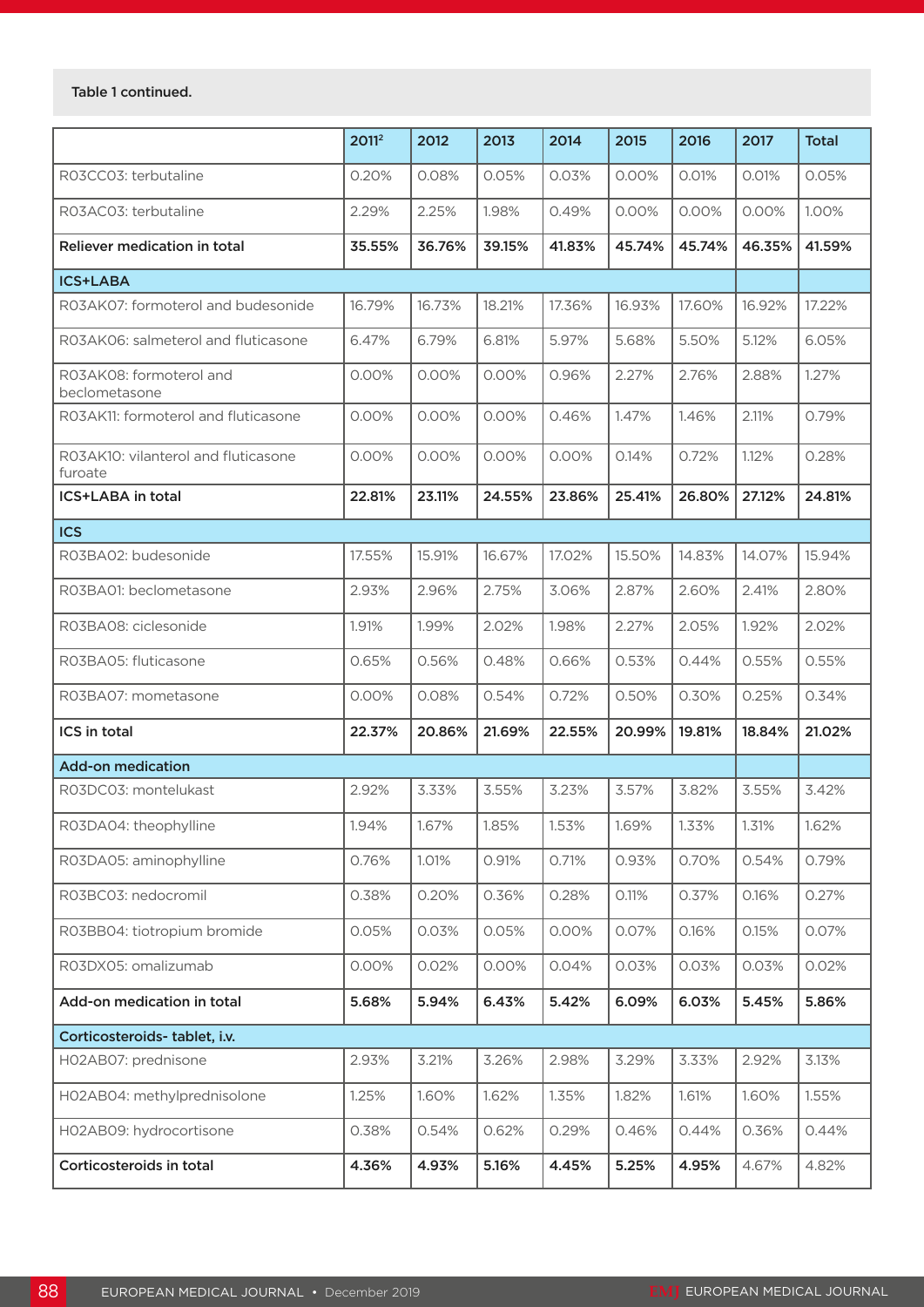#### Table 1 continued.

|                       | 20112    | 2012  | 2013  | 2014     | 2015  | 2016     | 2017  | <b>Total</b> |
|-----------------------|----------|-------|-------|----------|-------|----------|-------|--------------|
| <b>LABA</b>           |          |       |       |          |       |          |       |              |
| RO3AC13: formoterol   | 1.97%    | 2.11% | 1.98% | 1.54%    | 1.29% | 1.21%    | 1.13% | 1.60%        |
| RO3AC12: salmeterol   | 0.03%    | 0.05% | 0.06% | 0.01%    | 0.00% | 0.03%    | 0.01% | 0.03%        |
| LABA in total         | 2.00%    | 2.16% | 2.04% | 1.56%    | 1.29% | 1.23%    | 1.14% | 1.63%        |
| *R03DC01: zafirlukast | $0.00\%$ | 0.00% | 0.00% | $0.00\%$ | 0.00% | $0.00\%$ | 0.00% | $0.00\%$     |

1 Patients with asthma diagnosis or its treatment reported during pregnancy in National Registry of Reimbursed Health Services (NRRHS).

<sup>2</sup> Year 2010 not shown (some pregnancies started in 2009 and data of 2009 are not available).

\*Drug is not available on the Czech market.

ICS: inhalded corticosteroids; iv: intravenous; LABA: long-acting  $β_2$ -agonists.

Statistical data on the perinatal outcomes of singleton deliveries were only available in the combined data of NRRH and NRRHS from the period 2011–2015. This group of 460,324 deliveries was divided into 4 subgroups: 1) deliveries by women without asthma (n= 431,116); 2) deliveries by women without asthma diagnosis and with asthma treatment (n=6,592); 3) deliveries by women with asthma diagnosis and with asthma treatment (n=12,502); and 4) women with an asthma diagnosis and without treatment (n=10,114) (Table 2). Statistical data on complications in pregnancy (pre-eclampsia or eclampsia), in the course of delivery (caesarean section) and the adverse perinatal outcomes (Apgar score in 5 minutes <7, birth weight <2,500 g, gestational age <37 weeks, and congenital malformations) were found for groups 1–3 of deliveries. The fourth group of deliveries, i.e., those by women with asthma diagnosis and without treatment, is not included in Table 3.

## RESULTS

Two data sets were created from records on registered singleton deliveries. In the first data set, from the period 2011–2017, a total of 752,000 deliveries were evaluated. Based on the diagnosis and treatment, these deliveries were divided into three subgroups: 1) deliveries by women with diagnosed asthma and with asthma

treatment (2.69% on average); 2) deliveries by women with diagnosed asthma and without treatment (2.13% on average); and 3) deliveries by women without the diagnosis of asthma and with asthma treatment (1.44% on average). On average, asthma diagnosis and/or its treatment were found in 6.27% of deliveries. Of the total number of deliveries evaluated, the group of women without the diagnosis of asthma and without asthma treatment accounted for 93.73% on average (Table 1).

The severity of asthma in pregnancy was determined by the number of drug groups (i.e., the step of treatment) used to control asthma and to prevent exacerbation. In this group of deliveries, most women with asthma were treated with the third step of treatment (0.96%), followed by women treated with the second step (0.71%), the fourth step (0.29%), and the fifth step (0.20%) of treatment.

The frequency prescription of individual drug groups for the treatment of asthma in deliveries in the period 2011–2017 are shown in Table 1. Reliever medications were the most commonly prescribed drugs (41.59%), with salbutamol as the most frequent (33.46%). ICS/LABA combination products were the second most commonly prescribed drugs (24.81%), mostly budesonide/ formoterol (17.22%). ICS monotherapy was third (21.20%), with budesonide as the most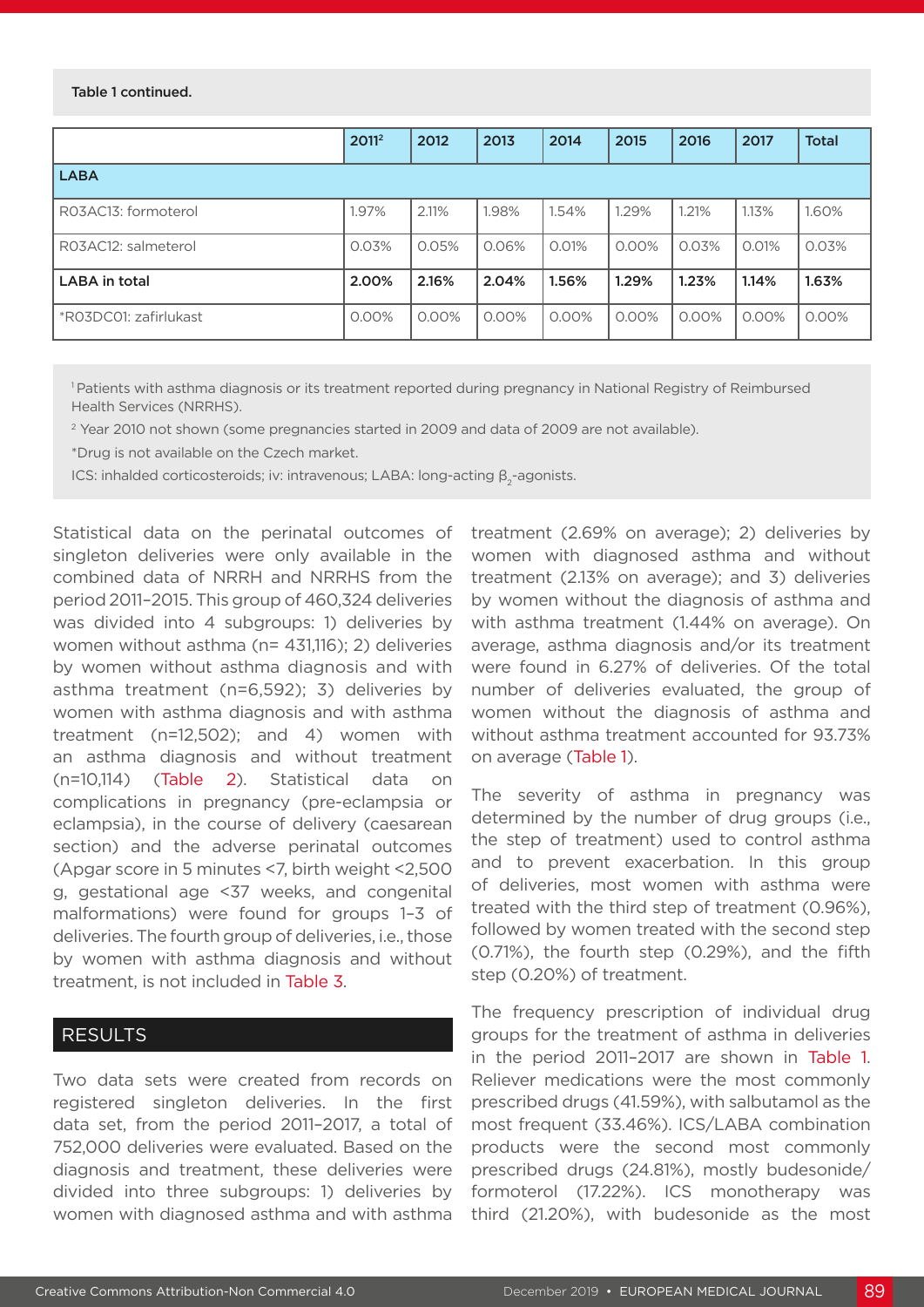commonly prescribed drug from this group (15.94%). Montelukast (3.42%) was the most commonly prescribed drug from the add-on therapy group (3.42%).

When monitoring trends in prescribing asthma medications, an increase in salbutamol prescription was observed from 29.02% in 2011 to 37.12% in 2017. As for combination products, a slight increase in prescriptions was observed (from 22.81% in 2011 to 27.12% in 2017) at the expense of ICS monotherapy (from 22.37% in 2011 to 18.84% in 2017). The LTRA prescription increased from 2.92% in 2011 to 3.55% in 2017. An increase was also observed for tiotropium from 0.05% in 2011 to 0.15% in 2017. Prescription of systemic corticosteroids remained at approximately the same level for the entire 7-year period (from 4.36% in 2011 to 4.67% in 2017). Omalizumab was rarely prescribed (0.02% on average) and mepolizumab was not available on the Czech market until 2017.

The second data set available to evaluate the perinatal outcomes, from the years 2011–2015, involved 460,324 deliveries. The diagnosis of asthma without treatment was found in 10,114 (2.2%) deliveries. Asthma treatment without a previous diagnosis was found in 6,592 (1.4%) deliveries. Asthma diagnosis and its treatment according to the disease severity was found

in 12,502 (2.7%) deliveries. Altogether, these groups involved 29,208 (6.4%) deliveries. Neither asthma nor its treatment were reported in 431,116 (93.7%) deliveries. Age (30–34 years) was almost the same for all of the aforementioned groups (Table 2). The proportion of smokers was lower in women with asthma diagnosis and treatment (5.4%) as compared to women with asthma treatment but without a previous diagnosis (6.4%) and also to women who did not suffer from asthma (6.8%). Education of only elementary level was more frequently seen in patients without asthma (9.0%). Marital status and parity were comparable for all groups. The incidence of gestational diabetes mellitus was higher in women with asthma treatment (5.0%). both with and without diagnosis, compared to women without asthma treatment (4.2%) (Table 2). Association between asthma in pregnancy and complications in pregnancy (pre-eclampsia/ eclampsia) and adverse perinatal outcomes (birth weight <2,500 g) was statistically significant only for the fifth step of asthma treatment (OR: 4.908; 95% CI: 3.816–6.313; p<0.001, and OR: 1.513; 95% CI: 1.199–1.908; p<0.001, respectively). Gestational age <37 weeks was statistically more significant in women with asthma who were not treated (OR: 1.124; 95% CI: 1.041–1.213; p=0.003) and for women in the fifth step of asthma treatment (OR: 1.410; 95% CI: 1.122–1.772; p=0.003).

Table 2: Characteristics of analysed population according to bronchial asthma.

| N=460,324 <sup>1</sup> | <b>Without asthma</b><br>n=431,116 | Treatment without asthma<br>diagnosis<br>$n=6,592$ | Asthma diagnosis with<br>treatment<br>$n=22,616$ |  |
|------------------------|------------------------------------|----------------------------------------------------|--------------------------------------------------|--|
| Age                    |                                    |                                                    |                                                  |  |
| $\leq 19$              | 8,001 (1.9%)                       | 144 (2.2%)                                         | 387 (1.7%)                                       |  |
| $20 - 24$              | 48,397 (11.2%)                     | 658 (10.0%)                                        | 2,361 (10.4%)                                    |  |
| $25 - 29$              | 121,588 (28.2%)                    | 1,660 (25.2%)                                      | 6,328 (28.0%)                                    |  |
| $30 - 34$              | 158,885 (36.9%)                    | 2,478 (37.6%)                                      | 8,169 (36.1%)                                    |  |
| $\geq 35$              | 94,245 (21.9%)                     | 1,652 (25.1%)                                      | 5,371 (23.7%)                                    |  |
| <b>Smoking</b>         | 29,354 (6.8%)                      | 419 (6.4%)                                         | 1,214 (5.4%)                                     |  |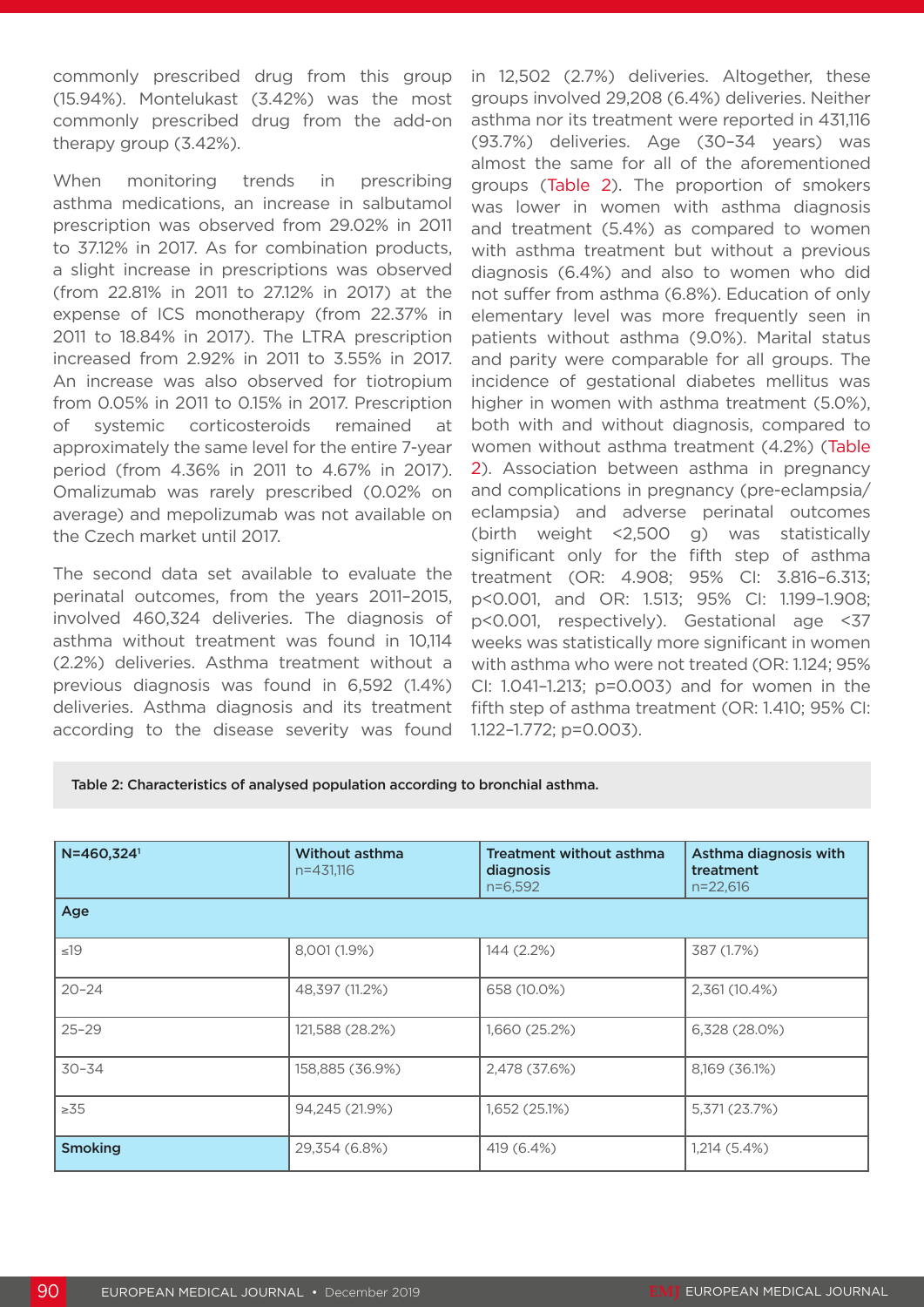Table 2 continued.

| N=460,324 <sup>1</sup>             | Without asthma<br>$n=431,116$ | <b>Treatment without asthma</b><br>diagnosis<br>$n=6,592$ | Asthma diagnosis with<br>treatment<br>n=22,616 |  |  |  |  |  |
|------------------------------------|-------------------------------|-----------------------------------------------------------|------------------------------------------------|--|--|--|--|--|
| <b>Education level</b>             |                               |                                                           |                                                |  |  |  |  |  |
| Missing                            | 36,044 (8.4%)                 | 557 (8.4%)                                                | 1,933 (8.5%)                                   |  |  |  |  |  |
| Elementary                         | 38,909 (9.0%)                 | 532 (8.1%)                                                | 1,675 (7.4%)                                   |  |  |  |  |  |
| High school                        | 243,320 (56.4%)               | 3,714 (56.3%)                                             | 13,109 (58.0%)                                 |  |  |  |  |  |
| University                         | 112,843 (26.2%)               | 1,789 (27.1%)                                             | 5,899 (26.1%)                                  |  |  |  |  |  |
| <b>Cohabitation/marital status</b> |                               |                                                           |                                                |  |  |  |  |  |
| Missing                            | 8,644 (2.0%)                  | 116 (1.8%)                                                | 441 (1.9%)                                     |  |  |  |  |  |
| Unmarried                          | 167,147 (38.8%)               | 2,407 (36.5%)                                             | 8,194 (36.2%)                                  |  |  |  |  |  |
| Married                            | 231,106 (53.6%)               | 3,638 (55.2%)                                             | 12,615 (55.8%)                                 |  |  |  |  |  |
| Divorced                           | 23,411 (5.4%)                 | 415 (6.3%)                                                | 1,311 (5.8%)                                   |  |  |  |  |  |
| Widow                              | 808 (0.2%)                    | 16 (0.2%)                                                 | 55 (0.2%)                                      |  |  |  |  |  |
| <b>Diabetes</b>                    | 17,992 (4.2%)                 | 331 (5.0%)                                                | 1,138 (5.0%)                                   |  |  |  |  |  |
| <b>Parity</b>                      |                               |                                                           |                                                |  |  |  |  |  |
| $\circlearrowright$                | 201,567 (46.8%)               | 3,007 (45.6%)                                             | 10,926 (48.3%)                                 |  |  |  |  |  |
| $\mathbf{1}$                       | 159,412 (37.0%)               | 2,446 (37.1%)                                             | 8,224 (36.4%)                                  |  |  |  |  |  |
| $2 - 3$                            | 62,984 (14.6%)                | 1,018 (15.4%)                                             | 3,201 (14.2%)                                  |  |  |  |  |  |
| $\geq 4$                           | 7,153 (1.7%)                  | 121 (1.8%)                                                | 265 (1.2%)                                     |  |  |  |  |  |

1 Analysis computed for the singleton deliveries in period 2011–2015; year 2010 is not included due to non-availability of treatment data in 2009 when some pregnancies started; combined data of National Registry of Reimbursed Health Services (NRRHS) and National Register of Reproduction Health (NRRH) are available until 2015 only, connection between NRRHS and NRRH available for 90–95% of deliveries each year.

Table 3: Asthma occurrence and treatment as predictors of pregnancy, labour complications, and perinatal outcomes.

| $N = 460.324$                                        | n       | Endpoint (%) | OR (95% CI:)        | р     |  |  |  |
|------------------------------------------------------|---------|--------------|---------------------|-------|--|--|--|
| Preeclampsia or eclampsia                            |         |              |                     |       |  |  |  |
| Without asthma during pregnancy                      | 431.116 | .6%          | reference           |       |  |  |  |
| Asthma without treatment                             | 10.114  | 1.6%         | 1.031 (0.881-1.205) | 0.706 |  |  |  |
| Treatment without asthma diagnosis                   | 6.592   | 1.6%         | 1.048 (0.865-1.269) | 0.632 |  |  |  |
| Asthma diagnosis with treatment step<br>of treatment |         |              |                     |       |  |  |  |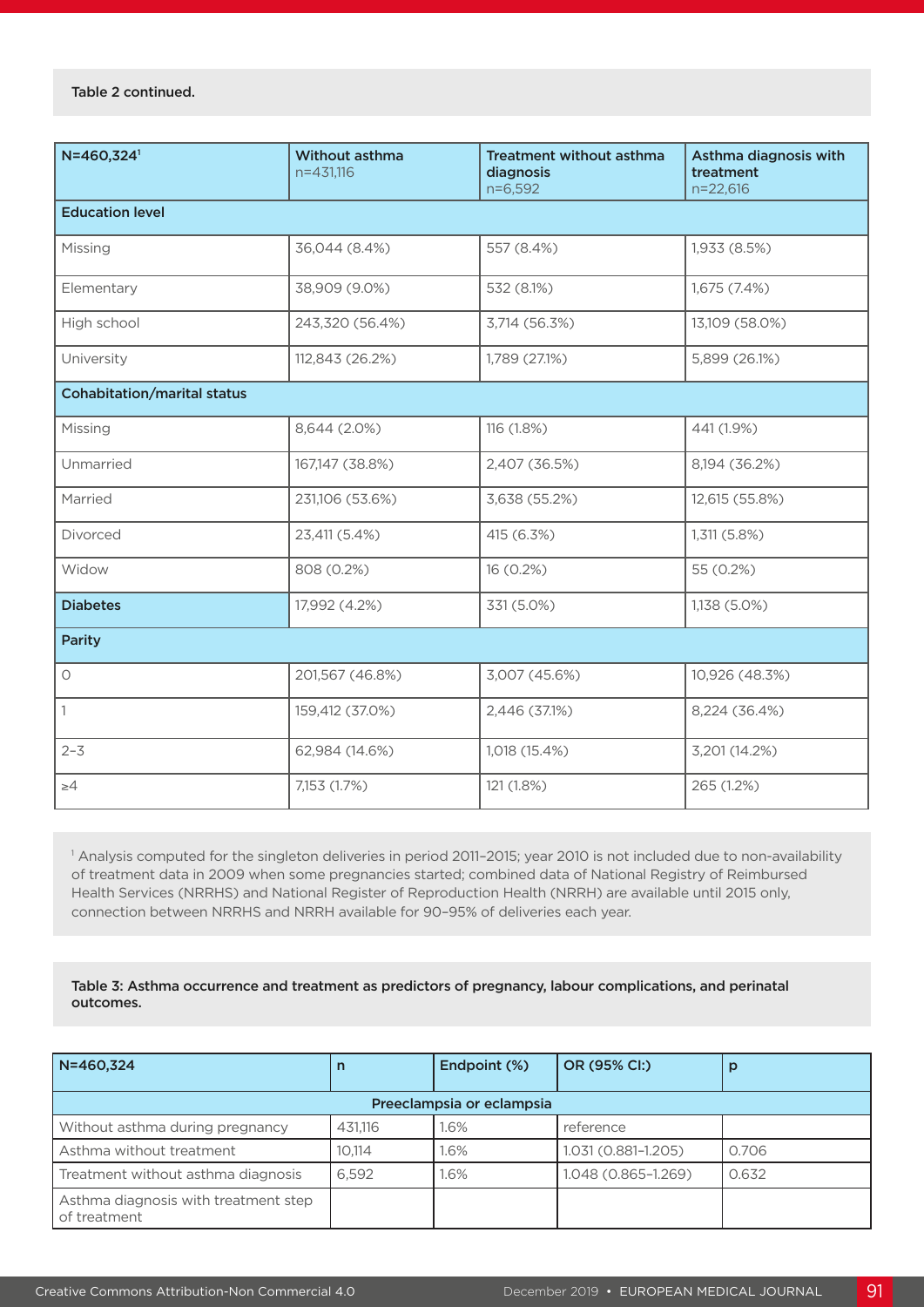### Table 3 continued.

| N=460,324                                            | $\mathsf{n}$ | Endpoint (%)            | OR (95% Cl:)           | p       |  |  |  |
|------------------------------------------------------|--------------|-------------------------|------------------------|---------|--|--|--|
| $\vert$ 1                                            | 2,365        | 1.5%                    | $0.945(0.676 - 1.321)$ | 0.741   |  |  |  |
| $\overline{2}$                                       | 3,514        | 1.7%                    | 1.074 (0.830-1.391)    | 0.586   |  |  |  |
| 3                                                    | 4,421        | 1.5%                    | $0.983(0.773 - 1.250)$ | 0.888   |  |  |  |
| $\overline{4}$                                       | 1,290        | 1.3%                    | 0.840 (0.520-1.357)    | 0.476   |  |  |  |
| 5                                                    | 912          | 7.2%                    | 4.908 (3.816-6.313)    | < 0.001 |  |  |  |
|                                                      |              | <b>Cesarean section</b> |                        |         |  |  |  |
| Without asthma during pregnancy                      | 431,116      | 23.4%                   | reference              |         |  |  |  |
| Asthma without treatment                             | 10,114       | 26.8%                   | 1.194 (1.142-1.249)    | < 0.001 |  |  |  |
| Treatment without asthma diagnosis                   | 6,592        | 27.0%                   | 1.210 (1.146-1.279)    | < 0.001 |  |  |  |
| Asthma diagnosis with treatment step<br>of treatment |              |                         |                        |         |  |  |  |
|                                                      | 2,365        | 28.3%                   | 1.290 (1.179-1.411)    | < 0.001 |  |  |  |
| $\overline{2}$                                       | 3,514        | 28.1%                   | 1.281 (1.190-1.379)    | < 0.001 |  |  |  |
| 3                                                    | 4,421        | 29.0%                   | 1.334 (1.250-1.424)    | < 0.001 |  |  |  |
| 4                                                    | 1,290        | 33.7%                   | 1.664 (1.482-1.867)    | < 0.001 |  |  |  |
| 5                                                    | 912          | 38.7%                   | 2.065 (1.807-2.360)    | < 0.001 |  |  |  |
|                                                      |              | Apgar at 5 minutes <7   |                        |         |  |  |  |
| Without asthma during pregnancy                      | 431,116      | 1.2%                    | reference              |         |  |  |  |
| Asthma without treatment                             | 10,114       | 1.2%                    | 1.026 (0.856-1.229)    | 0.784   |  |  |  |
| Treatment without asthma diagnosis                   | 6,592        | 1.3%                    | 1.123 (0.908-1.391)    | 0.285   |  |  |  |
| Asthma diagnosis with treatment step<br>of treatment |              |                         |                        |         |  |  |  |
| 1                                                    | 2,365        | 1.1%                    | 0.970 (0.663-1.419)    | 0.875   |  |  |  |
| $\overline{2}$                                       | 3,514        | 1.2%                    | 1.016 (0.749-1.379)    | 0.918   |  |  |  |
| $\mathfrak{Z}$                                       | 4,421        | 1.1%                    | $0.941(0.709 - 1.249)$ | 0.676   |  |  |  |
| $\overline{4}$                                       | 1,290        | 1.2%                    | $0.988(0.594 - 1.645)$ | 0.964   |  |  |  |
| 5                                                    | 912          | 1.1%                    | $0.931(0.499 - 1.738)$ | 0.823   |  |  |  |
| Delivery weight <2,500 g                             |              |                         |                        |         |  |  |  |
| Without asthma during pregnancy                      | 431,116      | 5.8%                    | reference              |         |  |  |  |
| Asthma without treatment                             | 10,114       | 6.2%                    | 1.067 (0.983-1.158)    | 0.120   |  |  |  |
| Treatment without asthma diagnosis                   | 6,592        | 5.9%                    | 1.014 (0.915-1.124)    | 0.789   |  |  |  |
| Asthma diagnosis with treatment step<br>of treatment |              |                         |                        |         |  |  |  |
| $\vert$ 1                                            | 2,365        | 4.8%                    | 0.811 (0.671-0.981)    | 0.031   |  |  |  |
| $\sqrt{2}$                                           | 3,514        | 5.7%                    | $0.986(0.855 - 1.138)$ | 0.850   |  |  |  |
| $\mathfrak{Z}$                                       | 4,421        | 5.9%                    | 1.006 (0.887-1.142)    | 0.921   |  |  |  |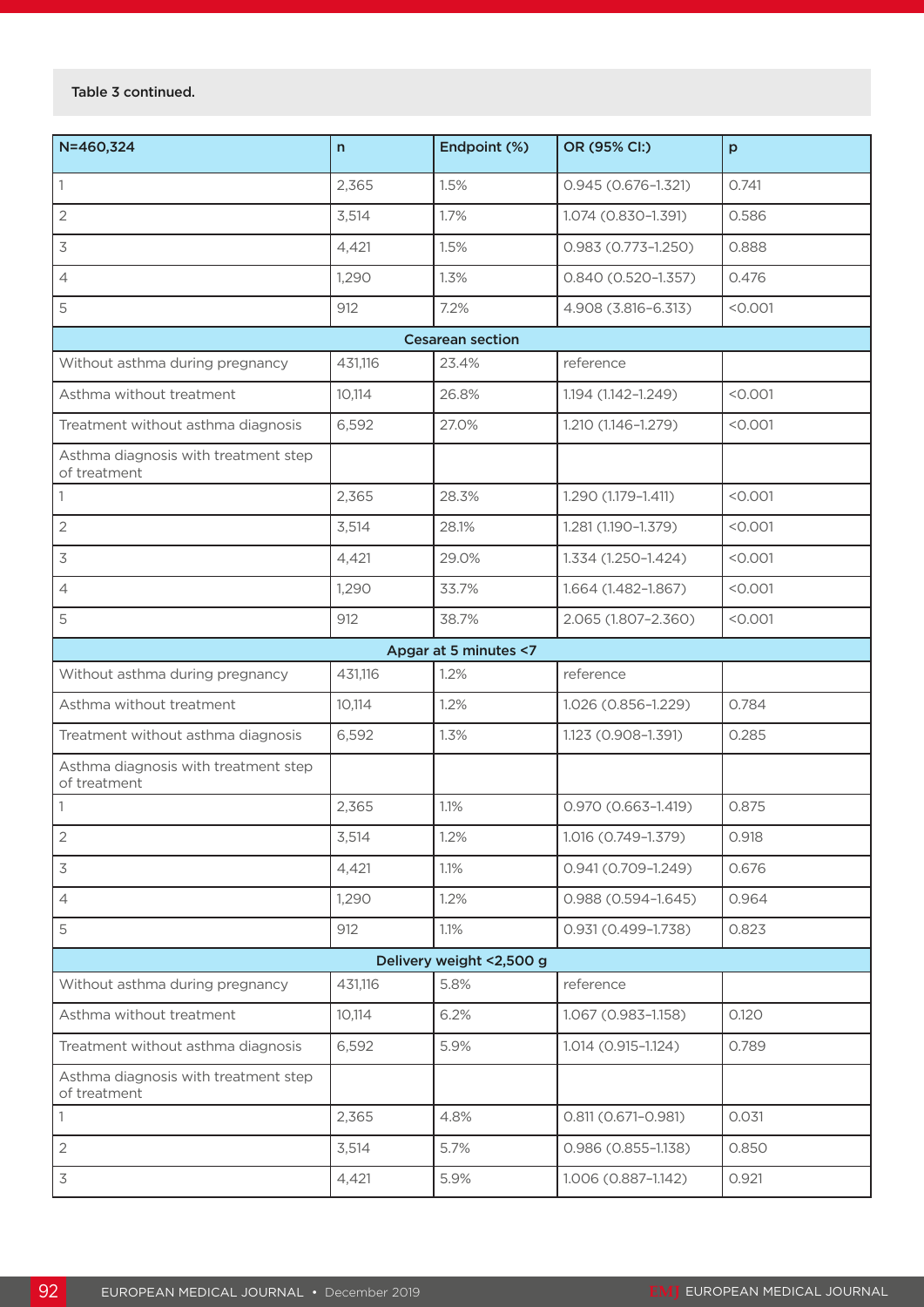#### Table 3 continued.

| N=460,324                                            | $\mathsf{n}$ | Endpoint (%)         | OR (95% Cl:)           | p       |  |  |  |  |  |
|------------------------------------------------------|--------------|----------------------|------------------------|---------|--|--|--|--|--|
| $\sqrt{4}$                                           | 1,290        | 5.4%                 | 0.928 (0.729-1.181)    | 0.543   |  |  |  |  |  |
| 5                                                    | 912          | 8.6%                 | 1.513 (1.199-1.908)    | < 0.001 |  |  |  |  |  |
| Gestational age <37 weeks                            |              |                      |                        |         |  |  |  |  |  |
| Without asthma during pregnancy                      | 431,116      | 6.5%                 | reference              |         |  |  |  |  |  |
| Asthma without treatment                             | 10,114       | 7.2%                 | 1.124 (1.041-1.213)    | 0.003   |  |  |  |  |  |
| Treatment without asthma diagnosis                   | 6,592        | 6.8%                 | 1.047 (0.951-1.154)    | 0.350   |  |  |  |  |  |
| Asthma diagnosis with treatment step<br>of treatment |              |                      |                        |         |  |  |  |  |  |
| $\mathbb{1}$                                         | 2,365        | 5.6%                 | 0.855 (0.717-1.020)    | 0.081   |  |  |  |  |  |
| $\overline{2}$                                       | 3,514        | 6.5%                 | 1.009 (0.882-1.154)    | 0.902   |  |  |  |  |  |
| $\overline{\mathcal{S}}$                             | 4,421        | 5.9%                 | $0.915(0.807 - 1.037)$ | 0.165   |  |  |  |  |  |
| $\overline{4}$                                       | 1,290        | 6.7%                 | 1.046 (0.841-1.301)    | 0.684   |  |  |  |  |  |
| 5                                                    | 912          | 8.9%                 | 1.410 (1.122-1.772)    | 0.003   |  |  |  |  |  |
|                                                      |              | <b>Birth defects</b> |                        |         |  |  |  |  |  |
| Without asthma during pregnancy                      | 431,116      | 3.8%                 | reference              |         |  |  |  |  |  |
| Asthma without treatment                             | 10,114       | 4.1%                 | 1.095 (0.992-1.210)    | 0.073   |  |  |  |  |  |
| Treatment without asthma diagnosis                   | 6,592        | 3.6%                 | 0.961 (0.843-1.094)    | 0.546   |  |  |  |  |  |
| Asthma diagnosis with treatment step<br>of treatment |              |                      |                        |         |  |  |  |  |  |
| $\vert$ 1                                            | 2,365        | 4.0%                 | 1.063 (0.864-1.307)    | 0.565   |  |  |  |  |  |
| $\sqrt{2}$                                           | 3,514        | 3.8%                 | 1.002 (0.842-1.193)    | 0.981   |  |  |  |  |  |
| $\overline{\mathcal{S}}$                             | 4,421        | 4.0%                 | 1.057 (0.908-1.230)    | 0.475   |  |  |  |  |  |
| $\overline{4}$                                       | 1,290        | 4.3%                 | 1.143 (0.872-1.498)    | 0.334   |  |  |  |  |  |
| 5                                                    | 912          | 3.8%                 | 1.026 (0.731-1.438)    | 0.884   |  |  |  |  |  |

1 Analysis computed for the period 2011–2015; year 2010 is not included due to non-availability of treatment data in 2009 when some pregnancies started; combined data of National Registry of Reimbursed Health Services (NRRHS) and National Register of Reproduction Health (NRRH) are available until 2015 only, connection between NRRHS and NRRH available for 90–95% of deliveries each year.

CI: confidence interval; OR: odds ratio.

Delivery complications (caesarean section) were statistically significantly more frequent in all groups of interest (i.e., in women with asthma diagnosis and treatment regardless of treatment steps, in women with asthma diagnosis who were not treated and in women without asthma diagnosis but with asthma treatment) when compared to women without asthma (p<0.001 in all cases; OR from 1.194 in asthma without

treatment to 2.065 in the fifth step of treatment). The incidence of congenital malformations and Apgar score at 5 minutes <7 had no statistical significance for all of the above-mentioned groups of interest and did not differ between women with and without asthma and its treatment (Table 3).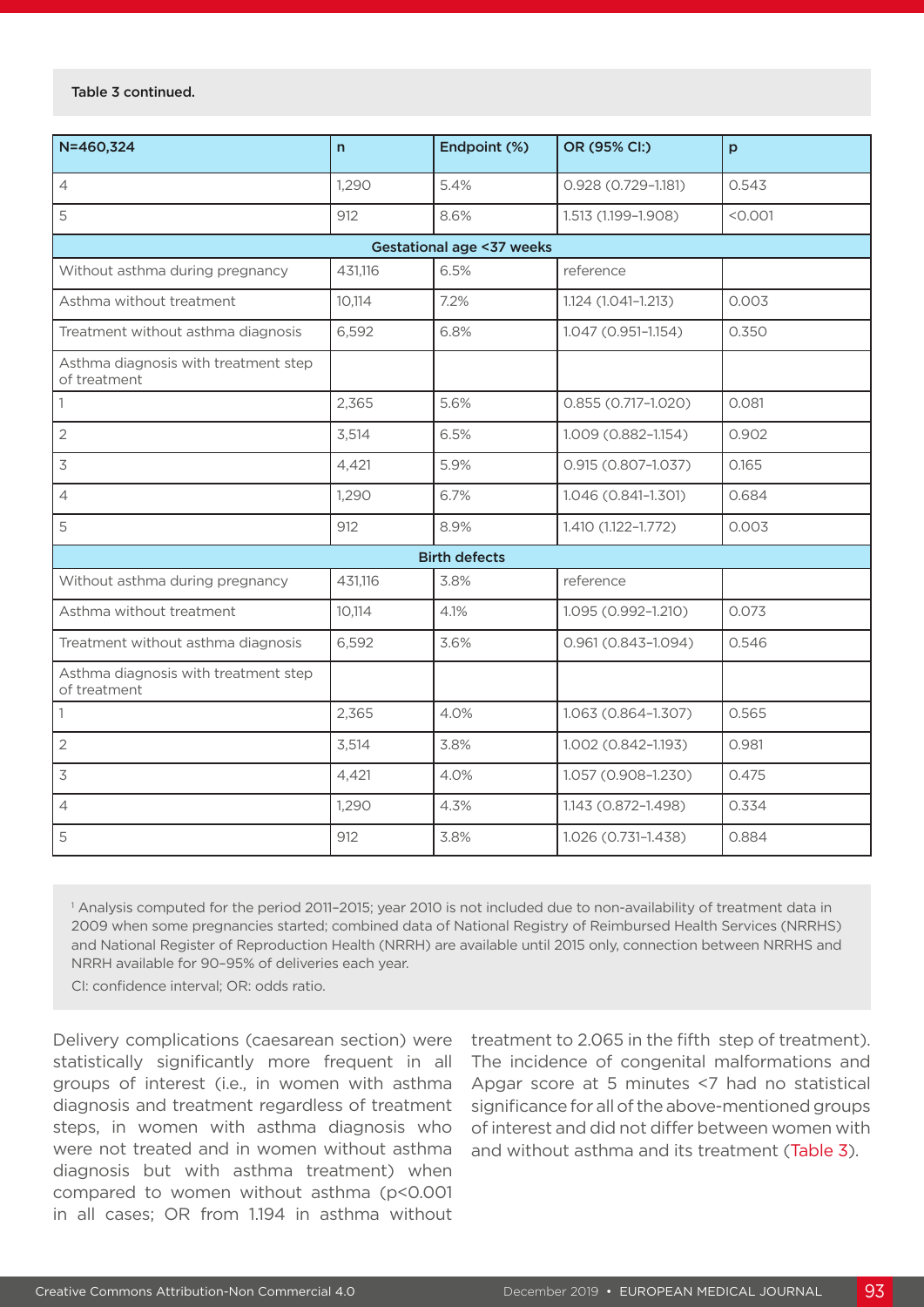# **DISCUSSION**

This study evaluated two groups of deliveries. In the analysis of the first group, asthma diagnosis without asthma treatment was found in 2.13% deliveries, whereas asthma treatment without asthma diagnosis was reported in 1.44% of deliveries.

In a Finnish population-based study from 2018, Kemppainen et al.<sup>13</sup> reported that the diagnosis of asthma without asthma medication was found in 0.8 % of women. In a Swedish populationbased study, Rejnö et al.<sup>1</sup> reported that 0.4 % of women were taking asthma medication without a diagnosis of asthma.

This present study also evaluated the steps of asthma treatment based on the findings of drug groups that were prescribed during pregnancy. The third step of treatment was most frequently used in the study's group of interest.

In a study from 2013, Charlton et al.<sup>14</sup> used longitudinal electronic medical records, which were associated with prescribing data, and assessed the degree of asthma treatment during pregnancy based on the prescription of asthma medications. Data were obtained from the General Practice Research Database (GPRD) in the UK. Most women were treated with the first step of treatment.<sup>14</sup>

In a Dutch population-based study, Zetstra-van der Woude et al.<sup>15</sup> reported that 8.1% of women took asthma medication with at least one drug. Of this group, 33.9% had prescription for SABA only.<sup>15</sup> According to Lim et al..<sup>16</sup> almost one-third of pregnant women discontinue or reduce their asthma preventing drugs during pregnancy and overcompensate with SABA. In 2016, Carlton et al.17 published a study to determine the prescription of asthma medications during pregnancy, which used data from seven electronic databases from Denmark, Norway, the Netherlands, Italy (Tuscany and Emilia-Romagna), Wales, and from a database of general practitioners from the rest of the UK.17 SABA was prescribed to 90% of women in the UK, 75% of women in Denmark and Norway, and 26% of women in Italy. ICS during pregnancy was prescribed to 50% of women in Norway, 60% of women in the UK and Denmark, and 89% of women in Emilia-Romagna. In the UK (including

Wales) and Italian databases, beclometasone was the most commonly prescribed ICS, whereas budesonide was most commonly prescribed in Denmark, and beclometasone and budesonide were equally prescribed in Norway. Norway was the only region where the prevalence of ICS prescription in a fixed-dose combination with a LABA was higher than the prescription of ICS products in monotherapy. Norway and Italy were the only countries, however, where the guidelines recommended budesonide as the ICS of choice, and Denmark was the only region where budesonide was found to be the most commonly prescribed ICS. In Italy, despite the guidelines recommending budesonide, beclometasone was by far the most commonly prescribed ICS. During pregnancy, evidence of a reduction in the prescription of LABA, both alone and as part of a fixed-dose combination with ICS, was observed in Norway, the Netherlands, and Italy. The percentage of LTRA prescription was low, from 0.04% in Norway to 0.41% in Wales. No prescription of anticholinergic drugs was reported in Denmark, whereas in the Netherlands, these were prescribed to 0.16% of women. Prescription of oral corticosteroids was highest in the UK and Italy. Prednisolone was the most commonly prescribed oral corticosteroid in all regions. During the 7-year study period, in Denmark, Norway, and the UK, the prevalence of prescripted LABA in fixed combination with ICS increased while pregnancy prescriped LABA decreased.<sup>17</sup>

This study respects the categories of drug safety in pregnancy, because ICS budesonide (FDA-B), which was used in ICS monotherapy and also in fixed combination with ICS (ICS/LABA), was still the most commonly prescribed drug. From the add-on therapy, montelukast (FDA-B) was the most commonly chosen drug, and an increasing trend in its use has been observed (Table 1). Several prescription trends were observed in the 7-year period. A decrease in the prescription of ICS monotherapy was reported, in favour of the use of fixed combinations (ICS and LABA), with a predominance of budenoside; moreover, an increase in the prescription of LTRA (FDA-B) was observed, as well as an increase in SABA prescription. The prescription of systemic corticosteroids (most commonly methylprednisolone) has not changed.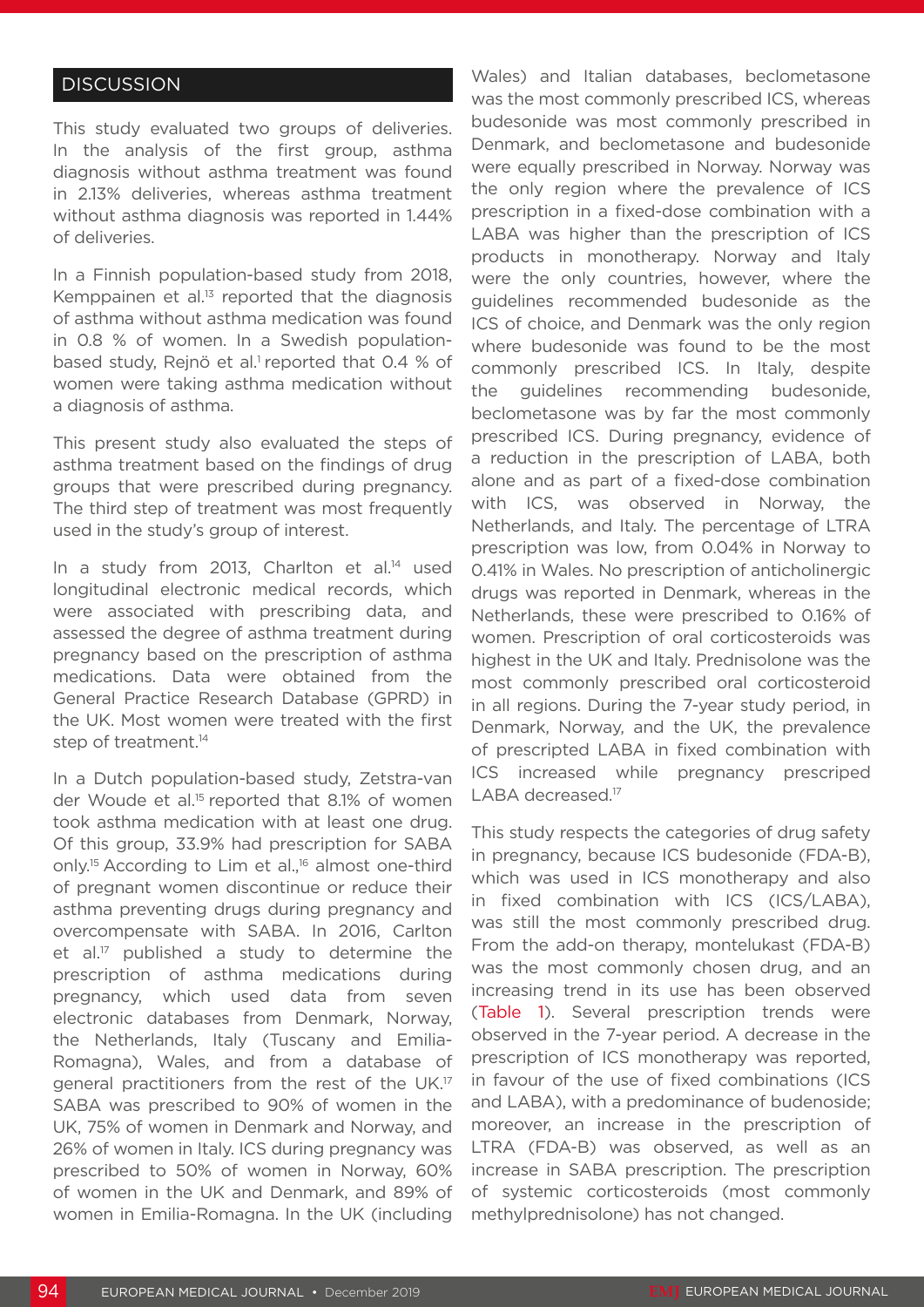In the 7-year study period of prescribing habits in Europe, a similar increasing trend in the prescription of fixed combinations of ICS and LABA was found in Denmark, Norway, and the UK.17

In the second group, the incidence of pregnancy complications, childbirth, and adverse perinatal outcomes in relation to asthma treatment was assessed. In this group of deliveries by women with asthma, there was a statistically significant (p<0.001) incidence of some adverse outcomes (pre-eclampsia/eclampsia, caesarean section, birth weight <2,500 g, gestational age of <37 weeks) only in women treated with the fifth step of asthma treatment, i.e., those with severe asthma. The above-mentioned results are consistent with a number of studies, metaanalyses, population-based studies, and consensus studies.1,2,6,8,9,12 In a Finnish study from 2018, it was shown that the number of used asthma medications increased the risk of low birth weight and fetal growth restriction. Each medication group increased the risk of low birth weight by 6% (OR: 1.06; 95% CI: 1.00–1.13; p=0.0365) and fetal growth restriction (SGA) by 13% (OR: 1.13; 95% CI: 1.07–1.19; p<0.0001).13 The risk of perinatal mortality or preterm birth, however, was not increased in the logistic manner of evaluation.<sup>13</sup> A Swedish study showed that maternal asthma was associated with an increased risk of almost all pregnancy complications. There were also increased odds for adverse birth outcomes, including a low birth weight and a low gestational age.<sup>1</sup> In this study of all groups of deliveries (women with and without asthma diagnosis, with and without asthma treatment), there was no evidence of a higher incidence of congenital malformations, even for women with severe asthma, as compared to women without asthma. Systematic reviews and meta-analyses of >56,000 pregnancies with asthma and >1 milion pregnancies without asthma, from 14 studies, found a significant but very small increase of congenital malformations among women with asthma as compared with women without asthma (risk ratio: 1.30; 95% CI: 1.02–1.21).9 However, the European case-malformed control study (EUROmediCAT) of 13 registers showed that cleft palate (OR: 1.63; 95% CI: 1.05–2.52) and gastroschisis (OR: 1.89; 95% CI: 1.12–3.20) were significantly more frequent in women who were treated in the first trimester by  $\beta_{2}$ -agonists.<sup>7</sup> An exploratory analysis found an association

between renal dysplasia and exposure to the combination of ICS/LABA (OR: 3.95; 95% CI: 1.99–7.85). Administration of ICS during the first trimester of pregnancy appeared to be safe in relation to the risk of a range of specific major congenital anomalies.7 In this present study group, deliveries led by caesarean section were significantly more frequent (p<0.001) in all groups of deliveries, as compared to women without asthma (Table 3).

A number of multicentre studies and metaanalyses have shown that women with asthma have a higher risk of caesarean delivery and even twice the risk of elective caesarean section (risk ratio: 2.14; 95% CI: 1.16–3.95) than women without asthma.<sup>9</sup>

A Swedish population-based study linked a higher incidence of caesarean delivery in women with asthma with the possibility that women with chronic conditions generally undergo this surgical procedure for medical reasons because doctors assume that vaginal delivery is associated with more complications.<sup>1</sup> Prof Michael Schatz, one of the leaders of international recommendations for the management of asthma during pregnancy, indicates that adverse perinatal outcomes in women with asthma might be explained by general pathogenetic factors that predispose the patients to bronchial, vascular, and uterine muscle hyperresponsiveness, as well as circulating mediators that cause abnormalities of smooth muscles and of the autonomic nervous system.12

# **CONCLUSION**

Asthma during pregnancy is associated with increased risks of pregnancy, delivery, and perinatal complications. Severe asthma, defined by the number of drugs that a pregnant patient with asthma needs to control the disease and to prevent exacerbations, was more often associated with adverse outcomes. The prescription profile of drugs used in asthma during pregnancy should be consistent with international recommendations in which the choice of drugs is guided by safety categories. Appropriate asthma care during the preconception period, correct determination of treatment steps during pregnancy, as well as a proactive approach to treatment will help reduce potential adverse effects on pregnancy, delivery, and perinatal outcomes.